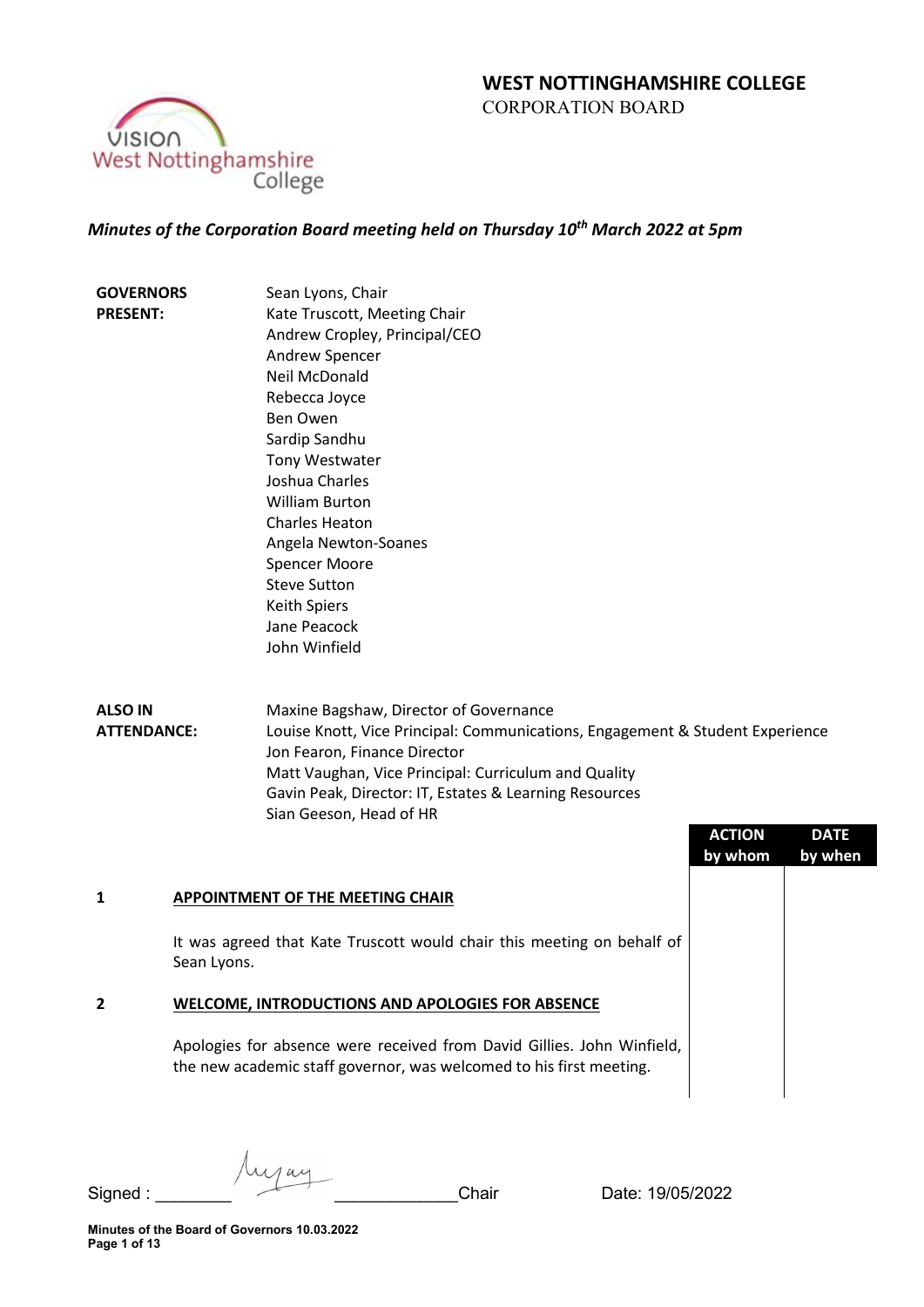## **3 DECLARATIONS OF INTEREST**

The meeting chair reminded everyone present to declare any interests that they may have on matters to be discussed. No specific declarations were made, and standing declarations were noted.

### **4 MINUTES OF THE MEETING HELD ON 10TH FEBRUARY 2022**

The minutes were reviewed, and it was agreed that they were an accurate record of discussions.

AGREED: to approve the minutes of the meeting held on  $10<sup>th</sup>$  February 2022.

There were no matters arising.

### **5 ACTION PROGRESS REPORT**

The board were happy to note the content of the update provided. Further information was provided on a number of areas, including:

- Line 2 the CEO confirmed that the Nottingham College QIP has been obtained and reviewed and, by comparison, WNC is very confident that its own QIP is of high quality and that it has not fallen into the same trap as having too much on the document which prevents focus.
- Line  $5 it$  was agreed that the implementation date for this would be amended to September 2022, and the VP: CESE confirmed that the college would look to appoint maths and English ambassadors for 22/23. The board were reminded that students have just undertaken mock exams and there has been a deep dive in relation to this, which will help to inform the role of ambassadors. In relation to the action for governors to be invited to student sessions so that they can help to contextualise, it was agreed that governors would contact Eloise Hopkinson directly in relation to this if they felt able to participate.
- Line 6 Kate Truscott confirmed that she has now met with the health and social care team and has a full morning scheduled to be with them this term, and this will help to give some NHS context.
- Line  $7$  mechanisms are now in place to support student governors in terms of giving feedback to the board
- Line  $9 it$  was confirmed that the note of thanks and appreciation has been sent.

AGREED: to note the content of the update provided.

### **6 SCENE SETTING**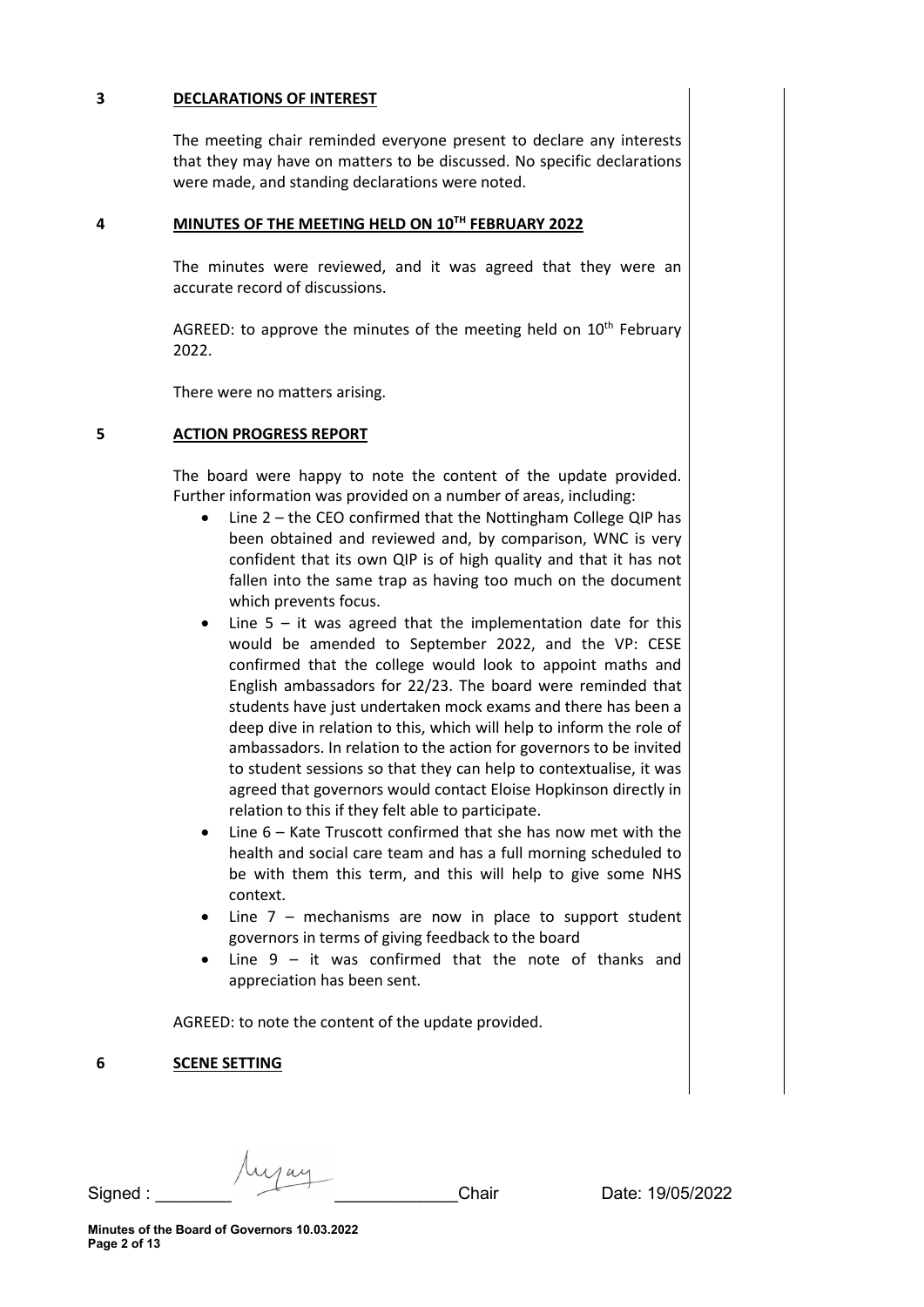The chair indicated that, from papers circulated in advance of this meeting, there are two particular aspects emerging. These are:

- An increase in financial pressures
- Submission of T Level capital bids

#### **7 BALANCED SCORECARD REPORTING**

The CEO introduced this item and indicated that there is very little change to the previous report as it has only been one month since the last meeting. Key matters highlighted were:

- The college continues to need to drive up student performance. This has been a challenging year for students in relation to coming out of COVID. There is confidence that student performance will improve, but it is important not to underestimate student anxiety regarding sitting exams. Student ability is a challenge, given the TAGs and missed learning.
- Students are really finding the learning environment challenging, although assurance was given that lots of support has been put in place.
- There was really positive exam attendance for the maths and English mocks, which is a real positive. There are signs of improvement, with English and maths attendance slowly increasing. The position in maths attendance is now 78.5%, which is up from 77%. English attendance is now 77.9%.
- A deep dive of the English department showed that they are safely a grade 2, and the board were reminded that it has previously been a grade 4.
- Governors were able to meet with attendance coaches this afternoon. They were really clear in terms of focus, and their hard work was evident.
- Mocks were a significant investment in terms of time, energy, and costs.
- In relation to apprenticeships, the college is constantly carrying circa 100 vacancies, which is a real challenge. The college is not having difficulty attracting employers; it is the apprentices who are a challenge, given that they can earn more elsewhere in the current market.

AGREED: to note the content of the update provided.

### **8 QUALITY AND STANDARDS**

The committee chair introduced the summary report and also drew governors' attention to the detailed minutes of the meeting held on 2nd March 2022.

Key matters highlighted were:

- Good assurance was received regarding TELD developments.
- An excellent community engagement strategy has been

Signed : \_\_\_\_\_\_\_\_ \_\_\_\_\_\_\_\_\_\_\_\_\_Chair Date: 19/05/2022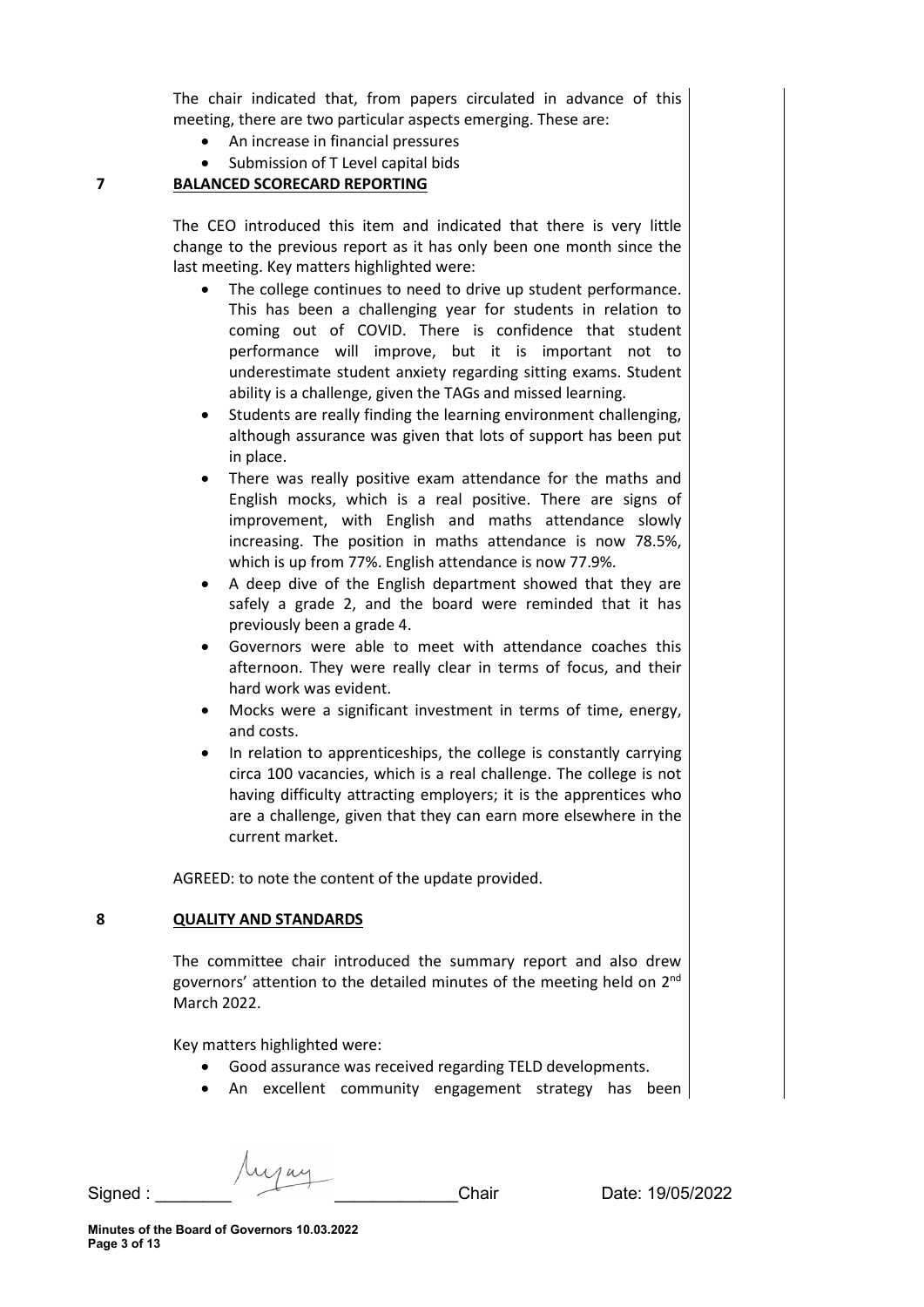developed.

- The CEO is to pull together and give an overview of the key strategies in place.
- Areas still to monitor are:
	- **Progress**
	- **Attendance**
	- Areas in construction where there is low attendance but high retention.

The vice principal then drew the board's attention to the deep dive report in relation to teaching and learning. Key matters highlighted were:

- The deep dive has been undertaken recently.
- The college is deliberately focusing on the areas of known risk.
- There is confidence that the quality of education is a grade 2; however, there are some weaker areas, including construction, engineering, health and social care, and some apprenticeship provision.
- The college has also been undertaking deep dives in relation to some of the subcontracted activity and is really focusing in on areas requiring improvement. An example given was Trackwork.
- The college is reviewing health and social care again.
- There is a planned deep dive in relation to maths provision.

Student governors were then invited to provide an update, and they focused on the Your Voice meeting held on 23rd February 2022. Governors' attention was drawn to the minutes of the meeting, and key matters highlighted were:

- There are 64 learner reps across the college, and 40 attended this meeting.
- It was an opportunity to introduce the Students' Union and progress for the year.
- The SU is looking at charity support, and there are plans in place to develop.
- The group discussed summer mocks, where the attendance level was 84%.
- The group also had an opportunity for Q&A. A number of themes emerged, including:
	- Transport
	- Extracurricular activities
	- Car parking spaces at Chesterfield Road; however, there is a view that students are getting used to taking buses more, and staff confirmed that they were looking to introduce additional bus routes.
- Students reported challenges in terms of obtaining work experience, particularly because of COVID: e.g. health and social care students and the NHS limitations.
- The potential to create sports teams which represent the college, and it was felt that there could be more opportunities in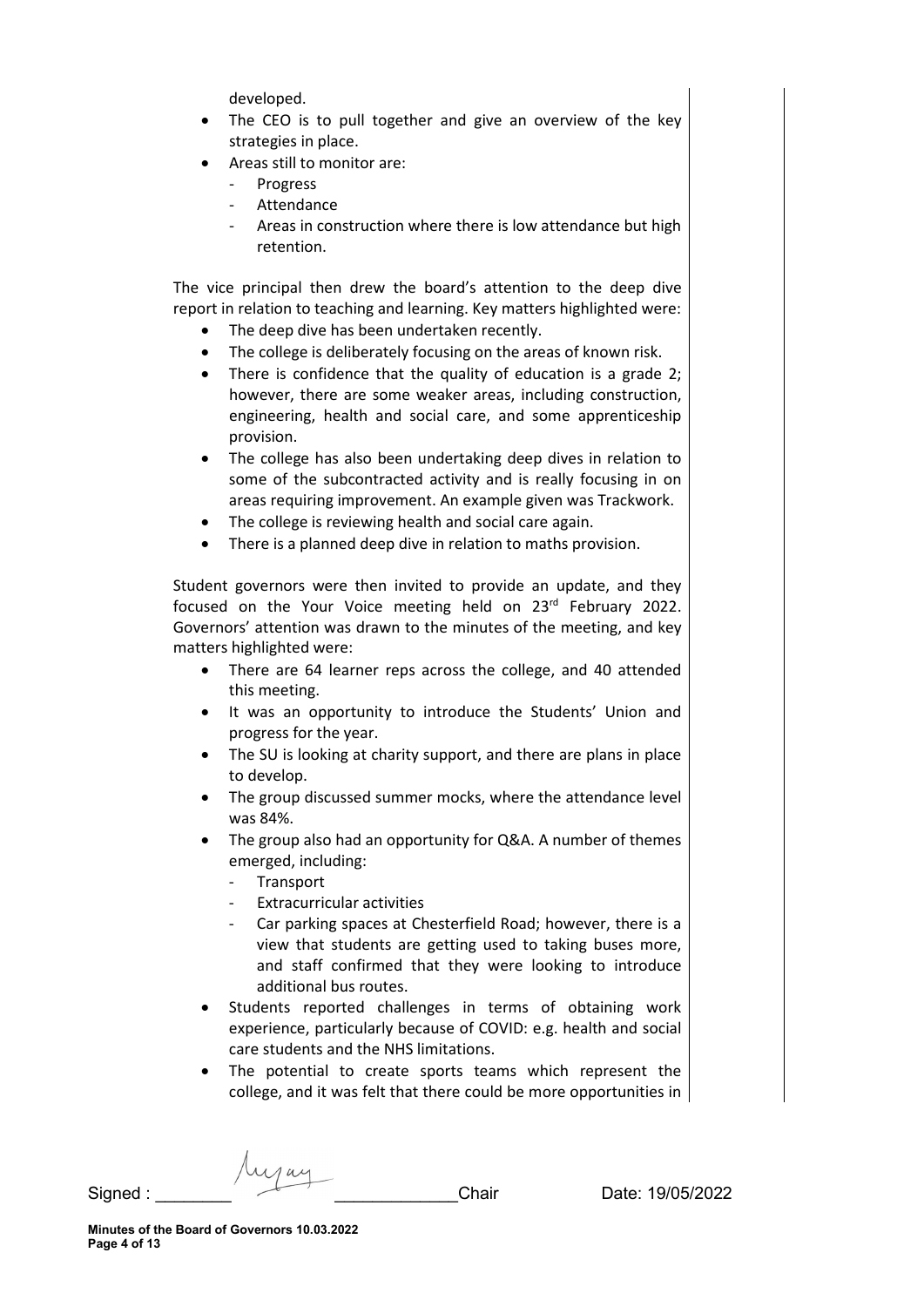| relation to this.<br>Tutorial attendance and the 'value' of these as perceived by<br>$\bullet$<br>students.                                                                                                                                                                                                                                                                                                                                                                                                                                                                                                                                                                                                                                                                                                                                                                                                                                                                                                                                                            |         |            |
|------------------------------------------------------------------------------------------------------------------------------------------------------------------------------------------------------------------------------------------------------------------------------------------------------------------------------------------------------------------------------------------------------------------------------------------------------------------------------------------------------------------------------------------------------------------------------------------------------------------------------------------------------------------------------------------------------------------------------------------------------------------------------------------------------------------------------------------------------------------------------------------------------------------------------------------------------------------------------------------------------------------------------------------------------------------------|---------|------------|
| In relation to transport, the finance director confirmed that the college is<br>looking at options for 2023, which would involve local bus companies. In<br>relation to tutorials, the vice principal explained that there are<br>mandatory aspects that have to be taught but acknowledged that the<br>imperative now is how to make these sessions engaging. A challenge<br>from the board was to look again at the tutorial programme.                                                                                                                                                                                                                                                                                                                                                                                                                                                                                                                                                                                                                              | VP: C&Q | Sept. 2022 |
| Governors' attention was drawn to the detailed QIP, and key matters<br>highlighted were:<br>The document now highlights where there have been changes,<br>$\bullet$<br>and it relates to 38 actions across five identified weaknesses.<br>Page 3 gives a summary of the updates.<br>$\bullet$<br>In relation to teaching and learning, comprehensive CPD<br>$\bullet$<br>continues.<br>The college continues to strengthen apprenticeship provision.<br>٠<br>There has been a focus on any aspects of noncompliance, i.e.<br>OneFile data and the frequency of reviews.<br>Whilst there is still lots of amber on the document, the college is<br>٠<br>much further forward in terms of securing 'greens' than ever<br>before.<br>A recent hair and beauty deep dive showed provision at a strong<br>٠<br>2 and almost at a 1.<br>In relation to attendance, the college is making small<br>٠<br>improvements.<br>In relation to tutorials, there is still work to do.<br>٠<br>This is a living, breathing document which is continually<br>٠<br>reviewed and updated. |         |            |
| In general discussion, the board made an observation regarding page 5<br>and the number of vacancies in the construction department. They were<br>pleased to see that the vacancy rate is now 7%, which is an improvement<br>on the previously reported 30%. All passed on their appreciation to the<br>HR team, who were described as having really shaken up recruitment<br>efforts in this area. The board were advised that the department has<br>recently undertaken a deep dive and is awaiting a decision as to whether<br>or not provision will be a 3 or a 2.<br>The board acknowledged that it was now really possible to see the<br>traction in the QIP and that improvements can be seen in all areas. Staff<br>described 'pent-up' improvements which are now coming to fruition and<br>accelerating. All agreed that this was really positive when reflecting on<br>the distance travelled. Governors all agreed that this document really<br>helps them in terms of knowledge and ability to challenge.                                                 |         |            |

Juja

Signed : \_\_\_\_\_\_\_\_ \_\_\_\_\_\_\_\_\_\_\_\_\_Chair Date: 19/05/2022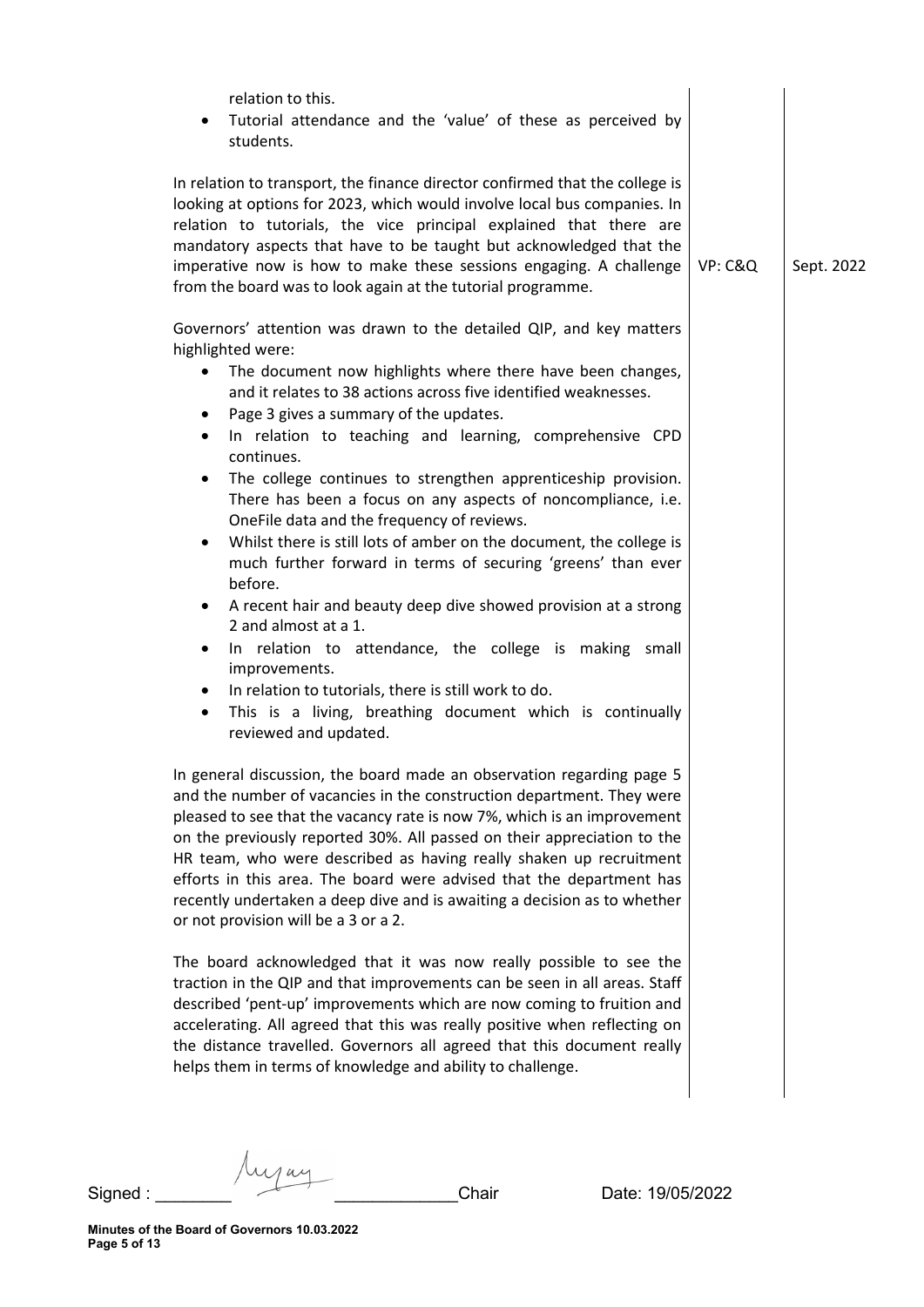One member of the board asked for further information in relation to the subcontract with Inspire and Achieve. The vice principal expressed the view that the issue is teaching and learning rather than personal development and support for learners. This charity engages with NEETs; however, the college is not seeing the expected level of progression. It was confirmed that the college has been very clear in terms of expectations, and it is now a matter of them delivering the improvements required.

The board's attention was then drawn to the Community Engagement Strategy, and all acknowledged that it now really starts to stitch together other strategies – examples given were Employer Engagement and Curriculum. The vice principal confirmed that the strategy includes ambitions for all staff to 'give something back'. The intention is to use students as positive role models. As an employer, the college can set examples for other employers – an example given was inclusivity, particularly regarding the most vulnerable. The board were advised that the college has been able to build some really good relationships with large partners – examples given were the NHS, the police, and the local authority – and the aim now is to go deeper into the community. In considering the strategy, all agreed that it was well thought out and clear. The CEO reminded that the strategies in place are designed to respond to the external context.

The board's attention was then drawn to the safeguarding and Prevent report. A verbal update was given at the meeting, including:

- The college has now received another allegation of serious peeron-peer sexual assault.
- A harmful sexual behaviours panel took place, and there are a range of actions agreed; however, the college is not seeing any issues or concerns in relation to this.
- There has been another Prevent referral related to the InCel movement, and this is likely to become a channel referral. The Prevent register has been embedded and updated.
- The college's response to the KCSiE consultation has been submitted.

When considering the statistics, one member of the board noted that there appeared to be an escalation of instances of sexual abuse and assault, and they asked why this was the case. Th vice principal indicated that this has been influenced by mental health issues and an increased number of suicidal thoughts. In terms of statistics, 2020/21 saw 27 instances of peer-on-peer sexual harassment/assault for the full year. For 2021/22, the college is not seeing a significantly higher number; however, the instances reported are more serious, and an example given was that there have been five allegations of rape. The police are not  $\vert$  VP CESE  $\vert$  May 2022 taking any further action In relation to four of these, which does make it a difficult situation to manage in college. It was agreed that, in the next

 $S$ igned :  $\overline{\phantom{a}}$  .  $\overline{\phantom{a}}$  .  $\overline{\phantom{a}}$  . Chair  $\overline{\phantom{a}}$  Date: 19/05/2022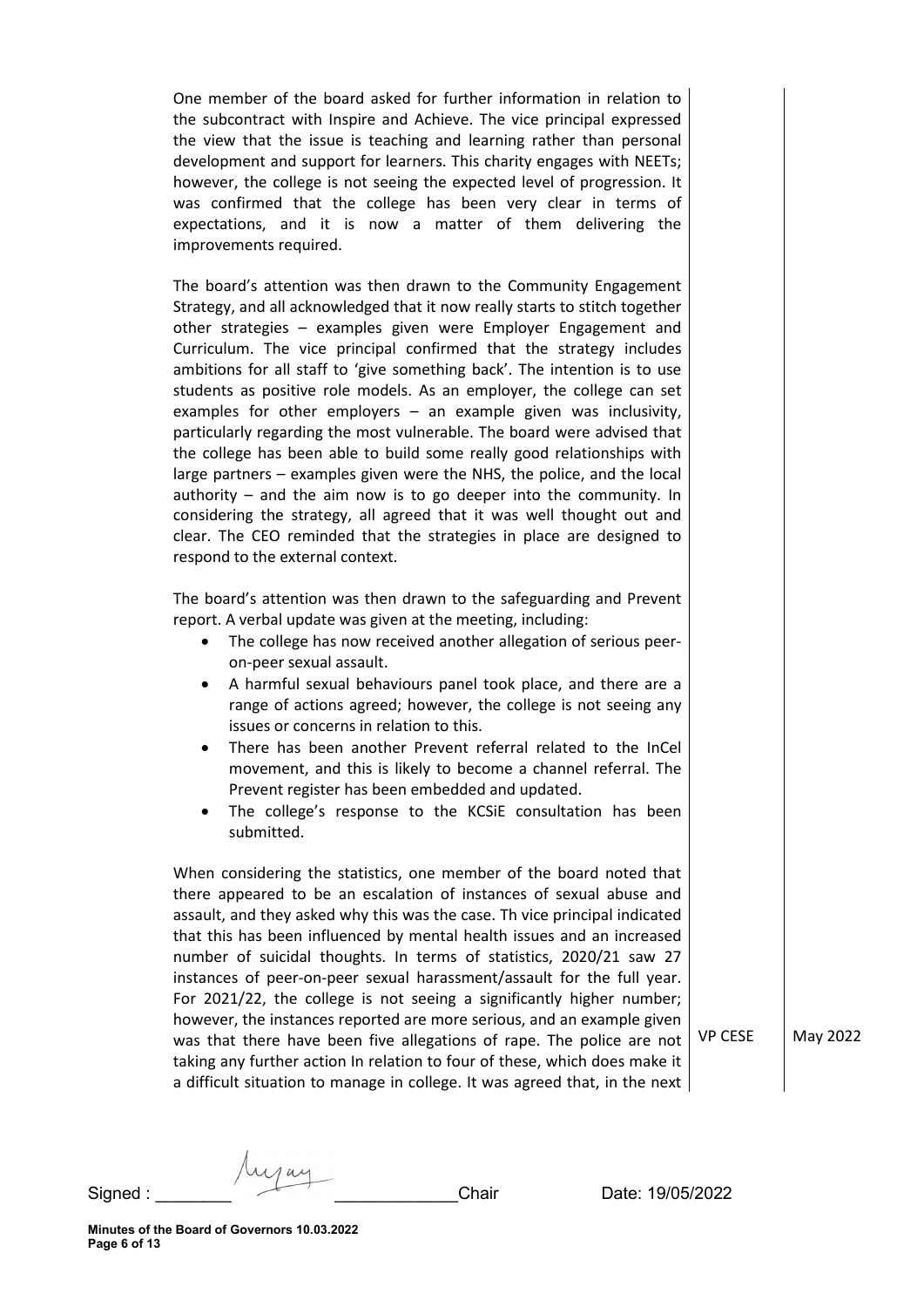report to Standards Committee, the vice principal would start to include prior year comparison statistics so that governors could better understand the trends.

The vice principal indicated that mental health issues amongst students have significantly increased and are very serious. This was described as a 'long tail' as a result of COVID, particularly in terms of anxiety and lower resilience. The college is also seeing increasing student withdrawals as a result of mental health and, as a consequence, is seeing whether a therapeutic offer can be provided as an alternative. Governors were advised that mental health support is significantly underfunded in other service areas, e.g. NHS, counselling, etc., particularly in relation to youth and adolescent services.

A question from the board was where the link/correlation is, e.g. lack of interaction, increased use of social media, etc. The vice principal expressed the view that it is a combination of many factors, including not returning to school and individuals having retreated into their bedrooms. The college is also seeing an increased level of parental avoidance, which is not helping the situation. A challenge from the board was in terms of how the college can build back the two years of missed social interaction. Staff advised that one initiative, which was positively received, was access to the local outward bounds centre, and this was provided on a weekly basis for level 1 students.

The board questioned how staff are coping with the increased complexity and the recent suicide tragedy. The vice principal indicated that teaching staff were hit much harder than the support teams in relation to the student suicide, and this is because support teams have built up professional barriers over time. Governors indicated that, in a 'meet the welfare team' session earlier in the day, they had been able to explore this, and staff had been very clear in terms of how they can and do access the support mechanisms in place.

Governors' attention was then drawn to the equality and diversity student report, and the vice principal confirmed that the Standards Committee had looked at attendance and progress in detail, particularly any gaps. The college looks to be largely on track in terms of BAME, but there is still a male/female gap which is being investigated. She confirmed that staff are focusing their attention on the progress of the most vulnerable to try to reduce the number of students who repeat/are static or drop down a level year to year.

### AGREED:

- a) to note the content of the committee summary report
- b) to note the content of the detailed minutes of the meeting held on 2nd March 2022
- c) to approve the Community Engagement Strategy as presented

 $S$ igned :  $\overline{\phantom{a}}$  .  $\overline{\phantom{a}}$  .  $\overline{\phantom{a}}$  . Chair  $\overline{\phantom{a}}$  Date: 19/05/2022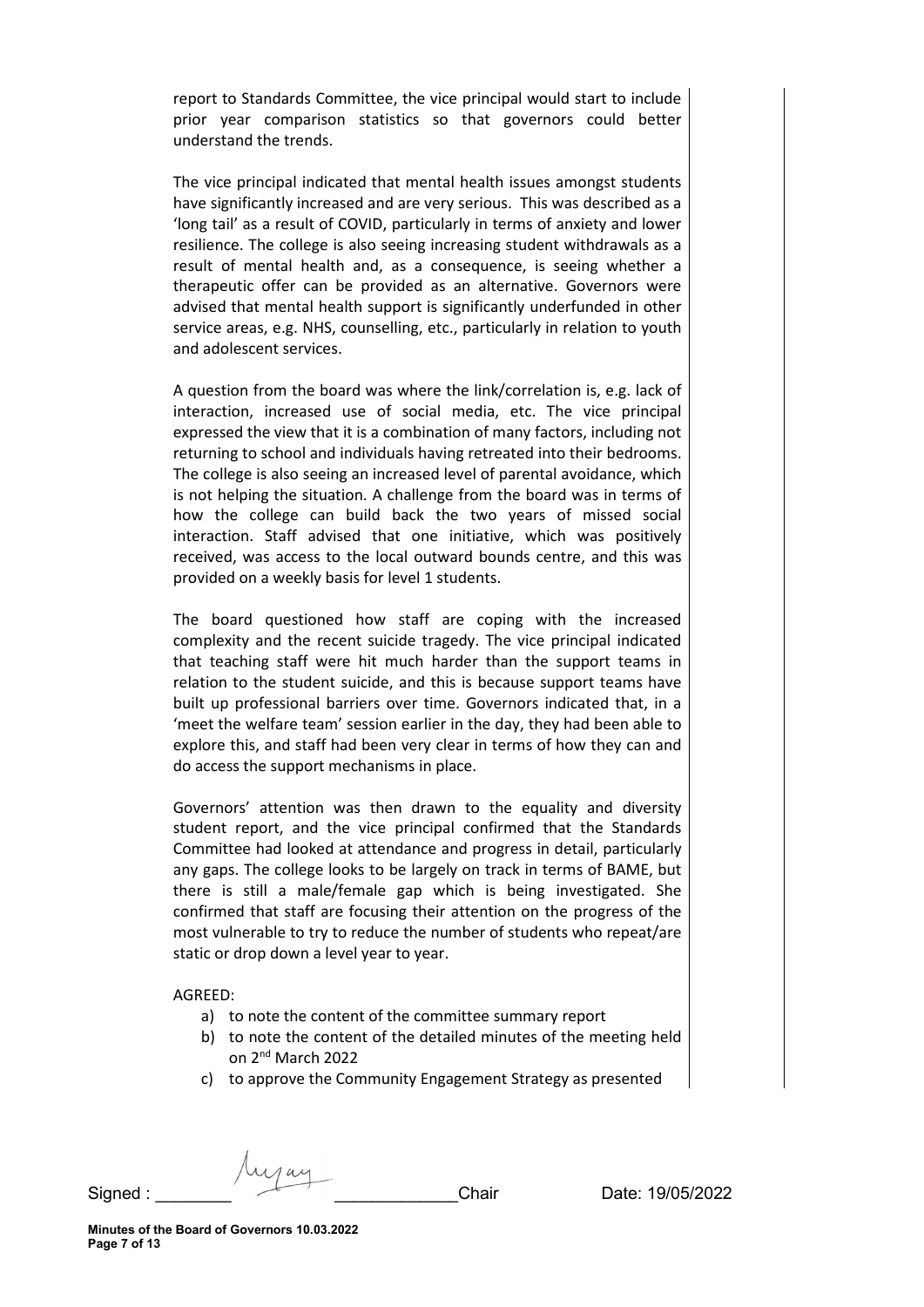- d) to note the content of the QIP
- e) to note the content of the safeguarding/Prevent update
- f) to note the content of the E&D (students) action plan progress update.

#### **9 WORKFORCE**

The chair of the Workforce Development Committee drew governors' attention to the summary note and the minutes of the meeting held on 2<sup>nd</sup> March 2022, which the board were happy to note. One member of the board raised a question in relation to the comments summarised from Employee Council meetings, and they asked whether comments were coming from staff or the senior team as reported in the minutes. There was a concern raised regarding the described staff reticence as it is believed that there is now a generally open and listening executive team in place. The CEO expressed the view that there is just a need to keep repeating the open approach and reiterating and restating that the exec team welcome diverse views.

The CEO drew the board's attention to the fact that there have been 26 internal promotions this year, which is a real example of how the college wants to support and invest in staff. All acknowledged that there were lots of positives to be celebrated.

The committee chair advised that the committee is now undertaking deep dives at meetings, and two were considered on  $2^{nd}$  March. These were:

- 1) Safeguarding key matters highlighted were:
- There is still one LADO allegation outstanding.
- The Keeping Children Safe in Education consultation was reviewed, with the most contentious issue relating to safer recruitment, specifically the suggestion that colleges undertake online investigations regarding potential employee candidates.
- The internal audit report has been received and, whilst not yet formally presented to governors, is being carefully considered. 'Adequate assurance' was the audit opinion, with some key areas identified for action, including:
	- list of contractors on site
	- safer recruitment statement document
	- minor change to the single central register
	- annual DBS self-declaration.
- 2) Equality and diversity action plan key matters highlighted were:
- The staff survey is now underway, and some future KPIs will flow from this.
- The Public Sector Duty Report has led to some actions.

Signed :  $\overline{\phantom{a}}$  . Chair Date: 19/05/2022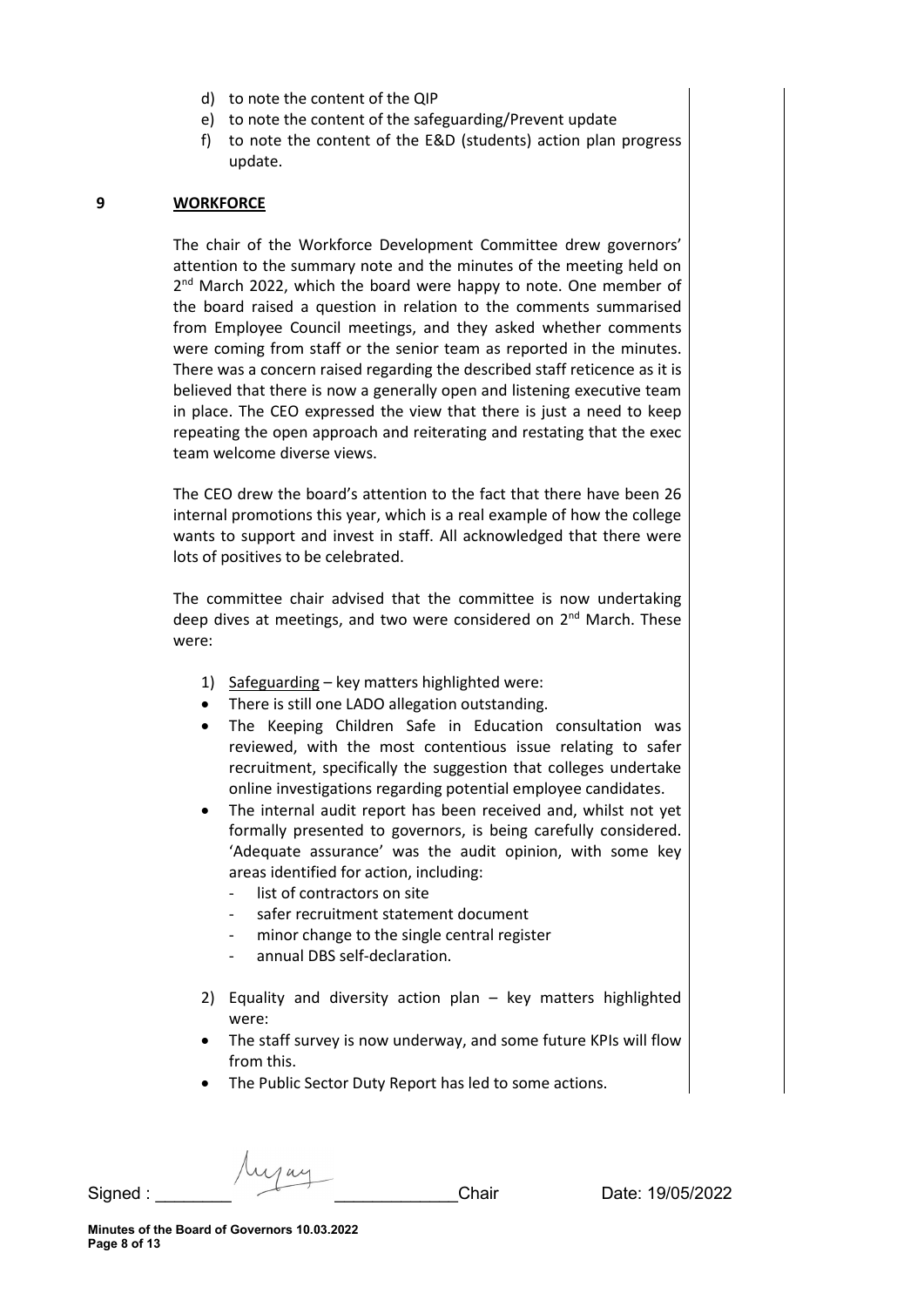The position in relation to staff compliance with mandatory training has increased from 89.3% to 96.21%.

#### AGREED:

- a) to note the content of the summary report
- b) to note the content of the detailed minutes of the meeting held on 2nd March 2022
- c) to note the content of the EDI (staff) action plan update
- d) to note the content of the safeguarding report.

#### **10 2021/22 MIDYEAR FINANCIAL FORECAST**

The finance director introduced this detailed report and advised that, because of the timings of meetings, presentation to board was slightly out of sync, which has meant it has not yet been reviewed by the Finance and Estates Committee in detail. This will take place at the next meeting. Some key issues identified were:

- Apprenticeship provision
	- The level of withdrawals.
	- The number of pauses in learning.
	- Slower take-up regarding new starts; the college has caught up in terms of numbers but not in terms of finances.
	- Some staff challenges in construction provision.
	- Health and social care activity has been suspended, which may lead to withdrawals. The senior team have debated whether apprenticeships in the care sector are the right thing and that it may actually be better to use AEB to deliver learning, as the sector has no time to release staff to meet apprenticeship requirements.
	- Apprenticeship provision is £1.4 million down in terms of forecast for the year.
	- The college was seeing significant growth but this abruptly stopped.
	- There are approximately 90 to 95 unfilled apprentice vacancies.
	- Growth areas for apprenticeship provision are in construction and engineering, particularly Level 4. The college is trying not to be too optimistic in terms of numbers going forward.
	- The overall position for 2021/22 is down by £1.8 million. Cash will not be problematic, but it does impact on plans to increase cash over the years.

In terms of the 22/23 allocation, key matters highlighted were:

- 8.3% rate increase, but 16-18 recruitment this year has been lower than expected.
- £250k loss in relation to maths and English.
- There are lower student numbers in the 16-18 allocation next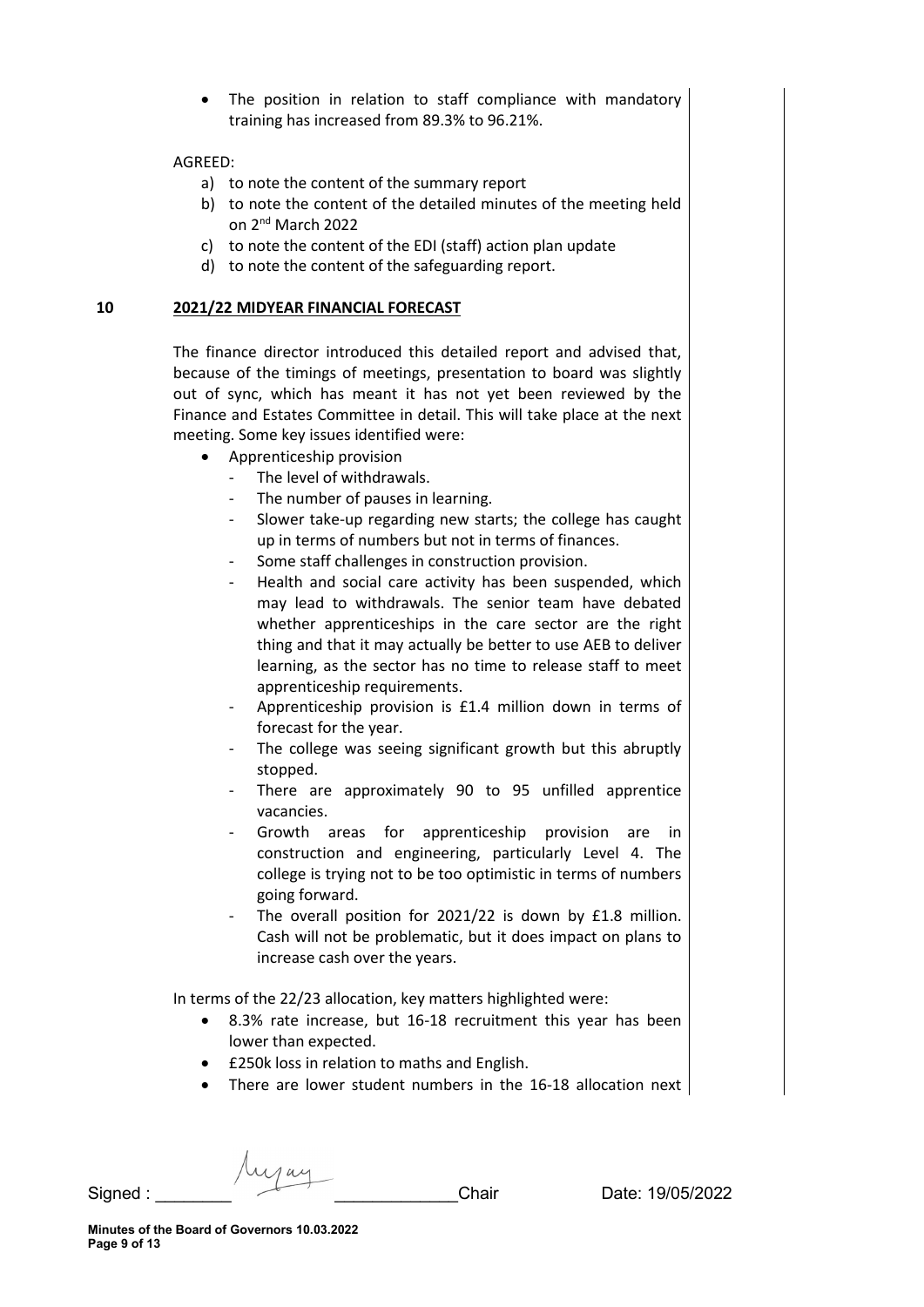| ٠              | year.<br>Growth, as a consequence of the rate increase, is wiped out by<br>the reduction in student numbers and the maths and English<br>funding reduction.                                                                                                                                                                                                                                                                                                                                                                                                                                                                                                                                                                                                                                                                                                                                              |           |           |
|----------------|----------------------------------------------------------------------------------------------------------------------------------------------------------------------------------------------------------------------------------------------------------------------------------------------------------------------------------------------------------------------------------------------------------------------------------------------------------------------------------------------------------------------------------------------------------------------------------------------------------------------------------------------------------------------------------------------------------------------------------------------------------------------------------------------------------------------------------------------------------------------------------------------------------|-----------|-----------|
| $\bullet$      | There are lots of other challenges for next year, including:<br>Energy costs - there is a known £60k extra in relation to<br>electricity, and increases to gas are also expected<br>National Insurance increases<br>$\overline{\phantom{a}}$                                                                                                                                                                                                                                                                                                                                                                                                                                                                                                                                                                                                                                                             |           |           |
| ٠              | Increases to the minimum wage.<br>$\sim$<br>The college does expect student growth in 2022/23 but has to<br>take a cautious approach given what happened in September<br>2021.                                                                                                                                                                                                                                                                                                                                                                                                                                                                                                                                                                                                                                                                                                                           |           |           |
| ٠              | It is envisaged that the next two academic years will be very<br>challenging.                                                                                                                                                                                                                                                                                                                                                                                                                                                                                                                                                                                                                                                                                                                                                                                                                            |           |           |
| ٠              | Demographics are increasing, and data suggests a 10% increase<br>in 16-18-year-olds by 2026.                                                                                                                                                                                                                                                                                                                                                                                                                                                                                                                                                                                                                                                                                                                                                                                                             |           |           |
| ٠              | Some targeted areas of savings have been identified, and it is<br>believed that the college can absorb the challenges.                                                                                                                                                                                                                                                                                                                                                                                                                                                                                                                                                                                                                                                                                                                                                                                   |           |           |
| ٠<br>$\bullet$ | The aim is always to protect quality.<br>The assumption is a 2.5% pay inflationary increase; however, it is<br>likely that staff and unions will expect more than this. This will<br>have to be carefully considered in December 2022.                                                                                                                                                                                                                                                                                                                                                                                                                                                                                                                                                                                                                                                                   | <b>FD</b> | Dec. 2022 |
| experience.    | A question from the board was in terms of more information regarding<br>the apprenticeship vacancies. It was explained that the highest rate of<br>vacancies is in the area of business and administration and that this has<br>been influenced by what they can earn elsewhere. The college will need<br>to respond differently and offer other study options, e.g. when periods<br>of study start. One member of the board asked whether employers<br>would pay more to an apprentice, and the view expressed was that they<br>may have to consider this as there is significant demand from employers.<br>The board were advised that there are a number of areas where supply<br>and demand are both buoyant; these are in engineering, construction,<br>and accountancy. The college is also reviewing the time taken to achieve<br>an apprenticeship, particularly for those who already have some |           |           |
|                | A question and challenge from the board was whether or not the<br>yearend position will be a negative bottom line because of likely<br>depreciation, it being acknowledged that depreciation is not helpful in<br>the FE sector. The FD expressed the view that any significant<br>consequence is not envisaged and that the college would be in a similar<br>position because of the pension deficit too. He confirmed that the aim<br>and aspiration is to generate 10% EBITDA, which would be £3.3 million<br>each year. The expectation for yearend is that the college will be cash<br>positive at £1.8 million and that this is a positive situation compared with                                                                                                                                                                                                                                 |           |           |

Way Signed : \_\_\_\_\_\_\_\_ \_\_\_\_\_\_\_\_\_\_\_\_\_Chair Date: 19/05/2022

many other colleges. The board asked what the impact will be on the financial health calculation, and he advised that current forecasting puts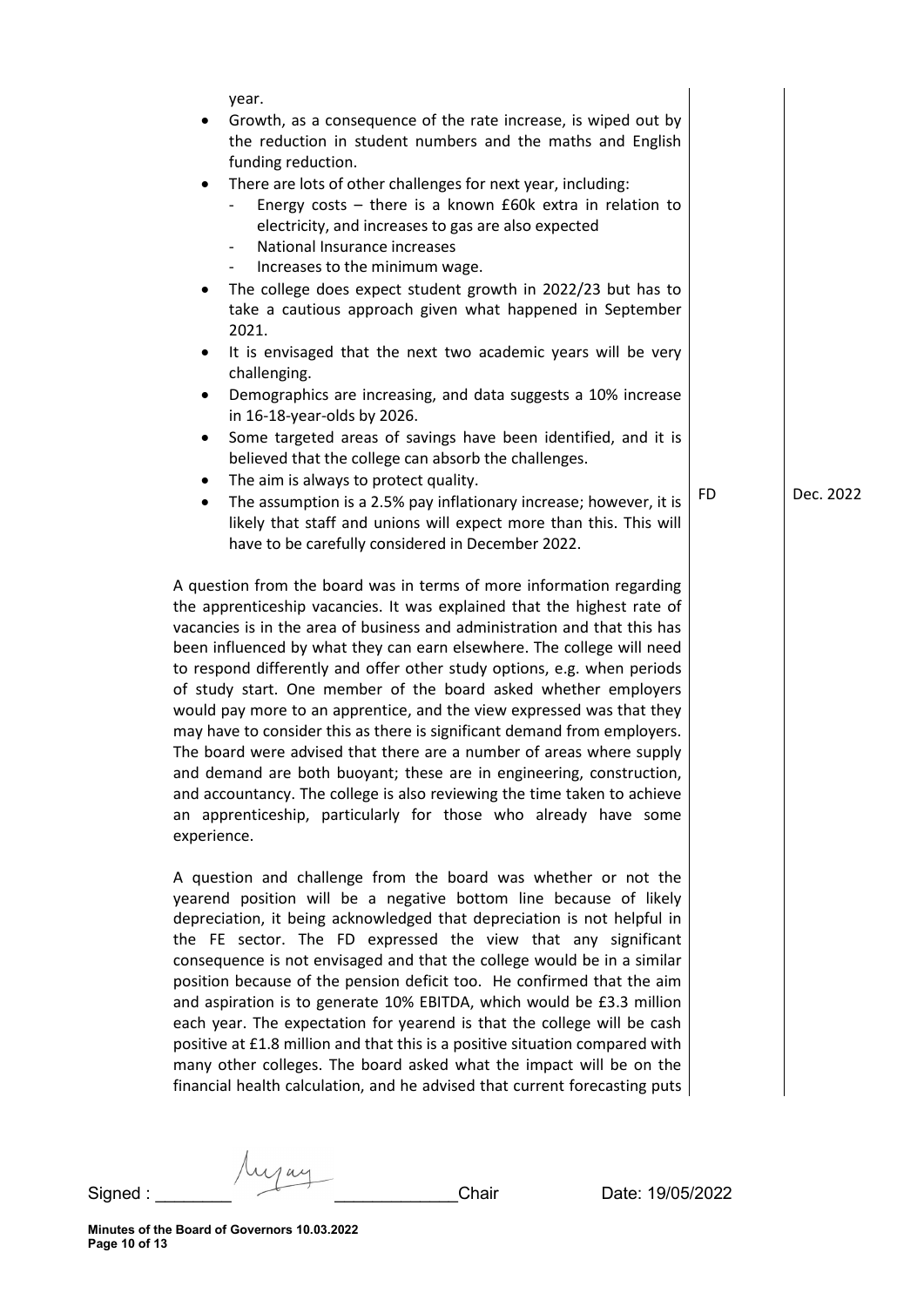|    | the college on boundary between good and RI. Reducing the level of<br>debt is a positive, and the college will be debt-free by 2026/27.                                                                                                                                                                                                                                                                                                                                                                                                                                                                                                                                                                                                                                                                                                                                                                                                                                                                                                                                                                                                                                                                                                                                                                                                     |                      |          |
|----|---------------------------------------------------------------------------------------------------------------------------------------------------------------------------------------------------------------------------------------------------------------------------------------------------------------------------------------------------------------------------------------------------------------------------------------------------------------------------------------------------------------------------------------------------------------------------------------------------------------------------------------------------------------------------------------------------------------------------------------------------------------------------------------------------------------------------------------------------------------------------------------------------------------------------------------------------------------------------------------------------------------------------------------------------------------------------------------------------------------------------------------------------------------------------------------------------------------------------------------------------------------------------------------------------------------------------------------------|----------------------|----------|
|    | In terms of adjustments, one member of the board asked whether any<br>more are expected. The FD expressed the view that more were unlikely<br>as the college has had a number of audits where the data has been<br>reviewed, and there is confidence that it is clean. The board were<br>advised that student numbers for 2020/21 were 3,200, whereas the<br>actual position for 2021/22 is 3,050, and this will impact upon the<br>allocation.                                                                                                                                                                                                                                                                                                                                                                                                                                                                                                                                                                                                                                                                                                                                                                                                                                                                                             | Finance<br>Committee | May 2022 |
|    | The board were, in principle, supportive of the reforecast proposals and<br>asked that the Finance and Estates Committee review in more detail at<br>their next meeting.                                                                                                                                                                                                                                                                                                                                                                                                                                                                                                                                                                                                                                                                                                                                                                                                                                                                                                                                                                                                                                                                                                                                                                    |                      |          |
|    | AGREED: to note the content of the update provided.                                                                                                                                                                                                                                                                                                                                                                                                                                                                                                                                                                                                                                                                                                                                                                                                                                                                                                                                                                                                                                                                                                                                                                                                                                                                                         |                      |          |
|    | (Matt Vaughan left the meeting at 6.50pm)                                                                                                                                                                                                                                                                                                                                                                                                                                                                                                                                                                                                                                                                                                                                                                                                                                                                                                                                                                                                                                                                                                                                                                                                                                                                                                   |                      |          |
| 11 | <b>T LEVEL CAPITAL BID</b>                                                                                                                                                                                                                                                                                                                                                                                                                                                                                                                                                                                                                                                                                                                                                                                                                                                                                                                                                                                                                                                                                                                                                                                                                                                                                                                  |                      |          |
|    | The finance director provided a verbal update and confirmed that the<br>team had been working hard to finalise the bid proposed. Key matters<br>highlighted were:<br>The team were able to finalise the content of the bid last night.<br>$\bullet$<br>This is part of wave 4 funding.<br>٠<br>The ESFA has introduced a number of areas of eligible provision.<br>$\bullet$<br>The intention is for the college to apply for engineering in wave<br>$\bullet$<br>5.<br>The T Levels planned are in relation to early years, construction,<br>and digital.<br>The proposal includes capital alteration in a number of areas,<br>including:<br>1) Chesterfield Road at a cost of £300k<br>2) Derby Road – the plan is to remove the spa and make an<br>office area to free up teaching space. Some music areas are<br>also to be converted to make larger teaching spaces.<br>Anticipated costs are between £260k and £270k.<br>The ESFA indicator of success is 50/50 contribution. The college<br>٠<br>believes it can contribute £125k in 2022/23.<br>The finance director indicated that the bid requires a particular format<br>for approval, which needs to be incorporated into the meeting minutes.<br>The board were happy to agree these, which were:<br>The governing body approved a bid to the ESFA wave 4 T Level<br>$\bullet$ |                      |          |
|    | Capital Fund for digital, construction and early years T Levels.<br>The total proposed spend is £567k, with £462k requested from<br>the ESFA and £125k funded by the college.                                                                                                                                                                                                                                                                                                                                                                                                                                                                                                                                                                                                                                                                                                                                                                                                                                                                                                                                                                                                                                                                                                                                                               |                      |          |
|    |                                                                                                                                                                                                                                                                                                                                                                                                                                                                                                                                                                                                                                                                                                                                                                                                                                                                                                                                                                                                                                                                                                                                                                                                                                                                                                                                             |                      |          |

Signed : \_\_\_\_\_\_\_\_ \_\_\_\_\_\_\_\_\_\_\_\_\_Chair Date: 19/05/2022

Aujan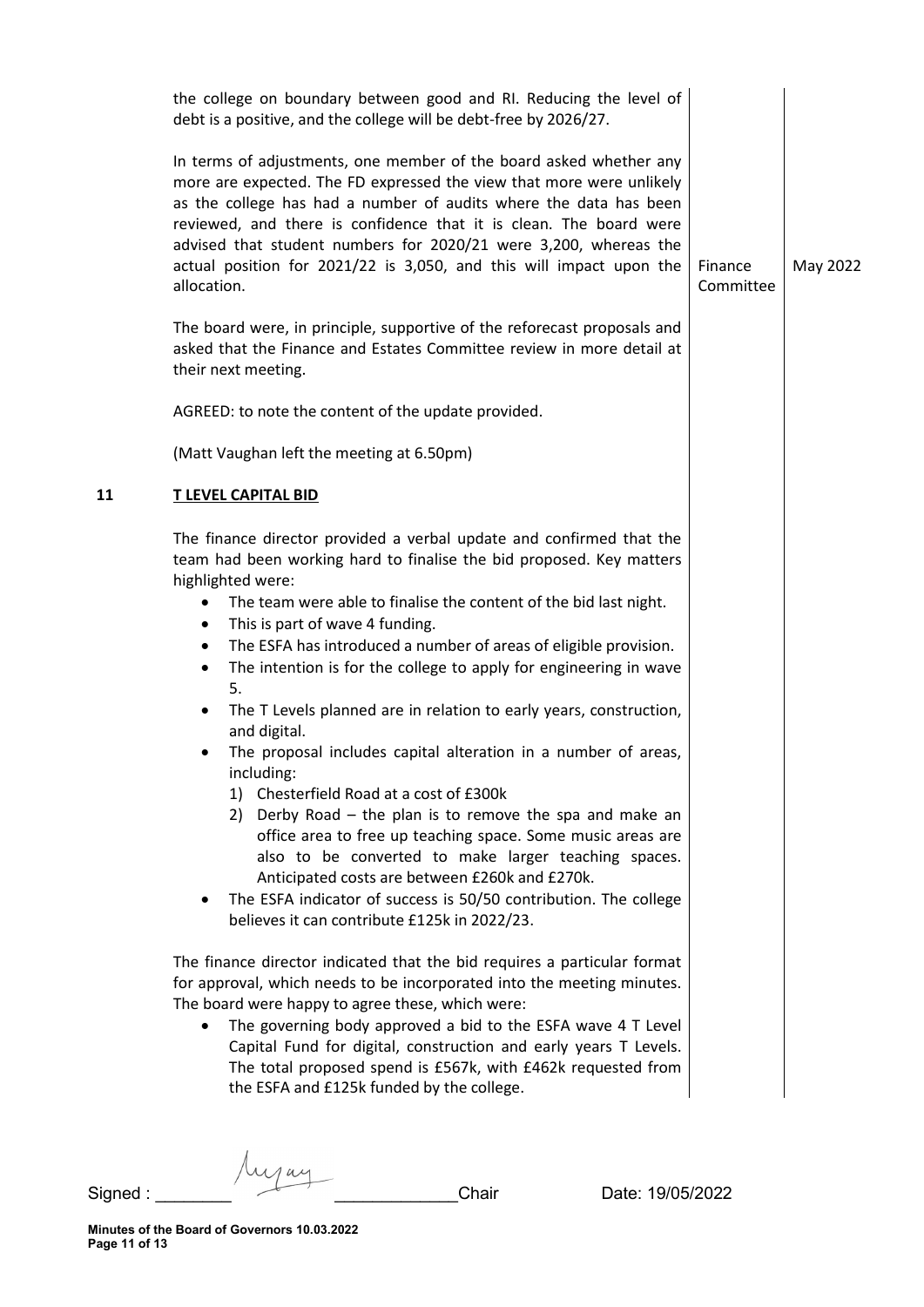- The governing body noted that, with a planned EBITDA of £1.8 million in 2021/22 and £2 million in 2022/23, the college's capacity to fund above 20% was limited. With this investment, cash days are planned to be just over 30 days in March 2023.
- The college has annual debt costs of £340k in 2022/23 and significant demand for investment in curriculum resources and IT after a period of three years wherein spending was held to a minimum due to financial intervention. Consequently, the college cannot meet a 50% contribution rate for this project.

The board were happy to support the proposals as presented.

The finance director expressed confidence regarding the costs and that a robust case was to be submitted.

## **12 AUDIT AND RISK**

The board were happy to simply note the content of the meeting minutes held on  $8<sup>th</sup>$  February 2022, it being the case that a verbal update on meeting discussions was provided to the board on  $10<sup>th</sup>$  February 2022.

## **13 PRINCIPAL'S REPORT**

The content of the comprehensive written report was noted, and matters highlighted were:

- The college is now starting to see a growth in student numbers.
- The college is seeing some interesting information regarding progression, with some being positive and others not quite so.
- In relation to the funding and accountability framework, all Nottinghamshire colleges have agreed to participate; however, none of the Derbyshire colleges have.
- Futures really positive progress, and the college is in a position to ask for funding in relation to a pilot.
- Maths Multiplier hoping for full buy-in and participation.
- The supported internship growth bid was successful.
- There is a lot of good work happening within the college to support Ukraine.

The board acknowledged that there was an enormous amount of work underway, and they expressed their thanks to each and every member of staff.

AGREED to note the content of the report provided.

# **14 GOVERNANCE – FEEDBACK FROM THE SENIOR POSTHOLDER AND GOVERNANCE COMMITTEE MEETING HELD EARLIER IN THE DAY**

The director of governance summarised matters considered and